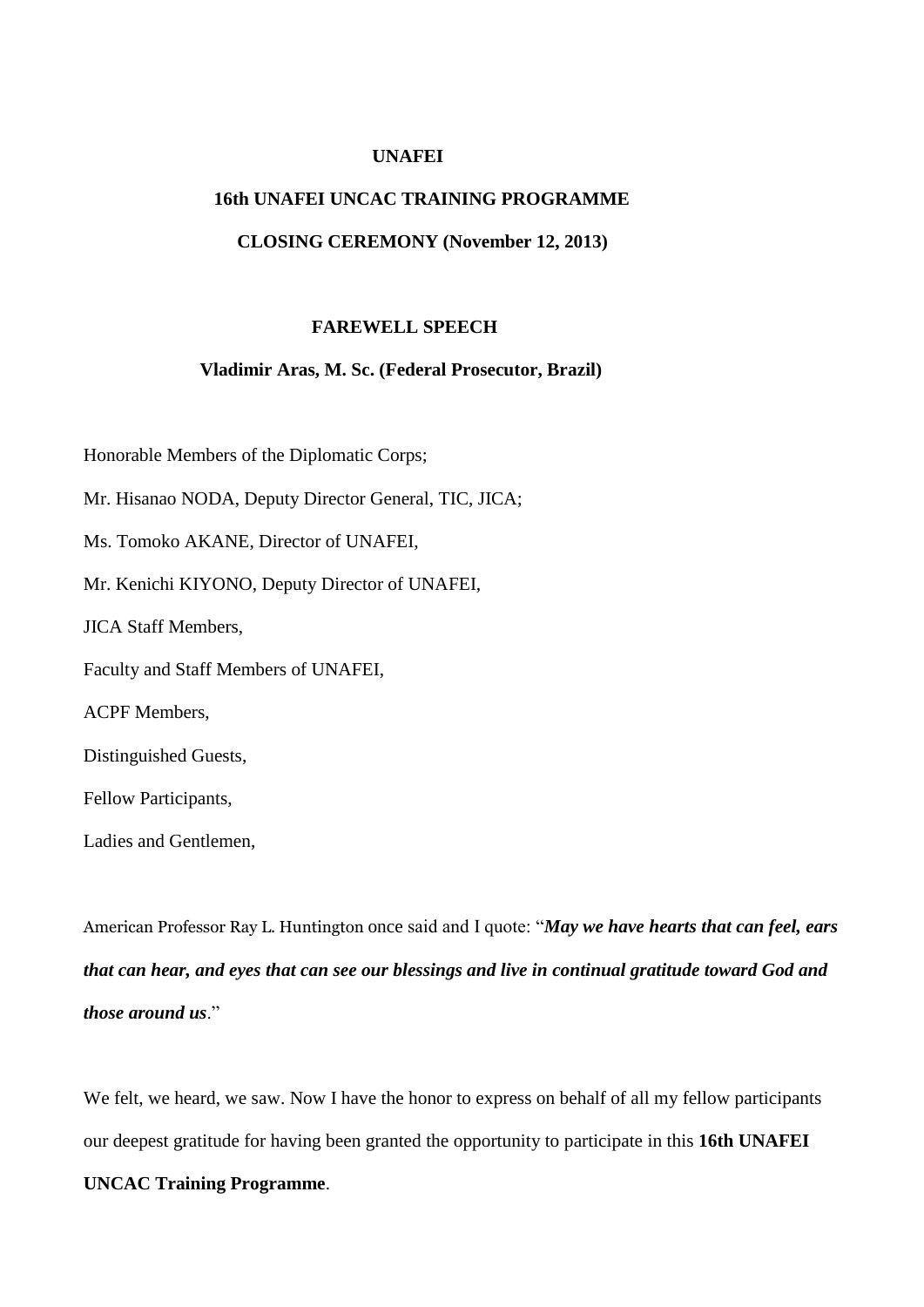We extend our sincere appreciation to the **Government of Japan, to the Japan International Cooperation Agency (JICA), UNAFEI and the Asia Crime Prevention Foundation (ACPF),** and all the people who have made our participation an unforgettable experience for us. We appreciate very much the academic contribution we received from you, which improved our understanding of corruption issues and the Japanese Criminal Justice System.

#### **Ladies and Gentlemen**,

I appreciate the opportunity of being with you today. I would like to take it to convey our profound and sincere gratitude. This is indeed a very special moment for all of us. **We, the participants, experience now a blending of happiness and sadness.** We are happy because soon we will meet our loved ones; but we also are sad, because we will say goodbye to our new friends and family.

JICA and UNAFEI provided us the opportunity to participate in this unique training course. We are witnesses of the continuous effort you've made to organize a really enlightening experience. Besides our 7 Japanese colleagues, 18 participants from 11 countries gathered here: **Algeria** (Mr. Touti), **Bangladesh** (Mr. Rabbani and Mr. Rahman), **Brazil**, **Cambodia** (Mr. Norith), **Kenya** (Ms. Thinguini, Mr. Gathii, Mr. Kemboi and Mr. Obuo), **Myanmar** (Mr. Myo Swe and Ms. Khin Myat Tar), **Moldova** (Mr. Donciu and Mr. Crismaru), **Namibia** (Ms. Justine Namukwambi and Mr. Ihalua), **Panama** (Ms. Jaen-Fernández), **Thailand** (Mr. Appichai Thongprasom) and **Timor-Leste** (Mr. Amaral).

We came from different countries and we have different backgrounds and professional experiences, such as the prosecution, the police, and the judiciary, as well anticorruption agencies. **This perfect blend** helped us to broaden our views and enhanced our knowledge about the available approaches to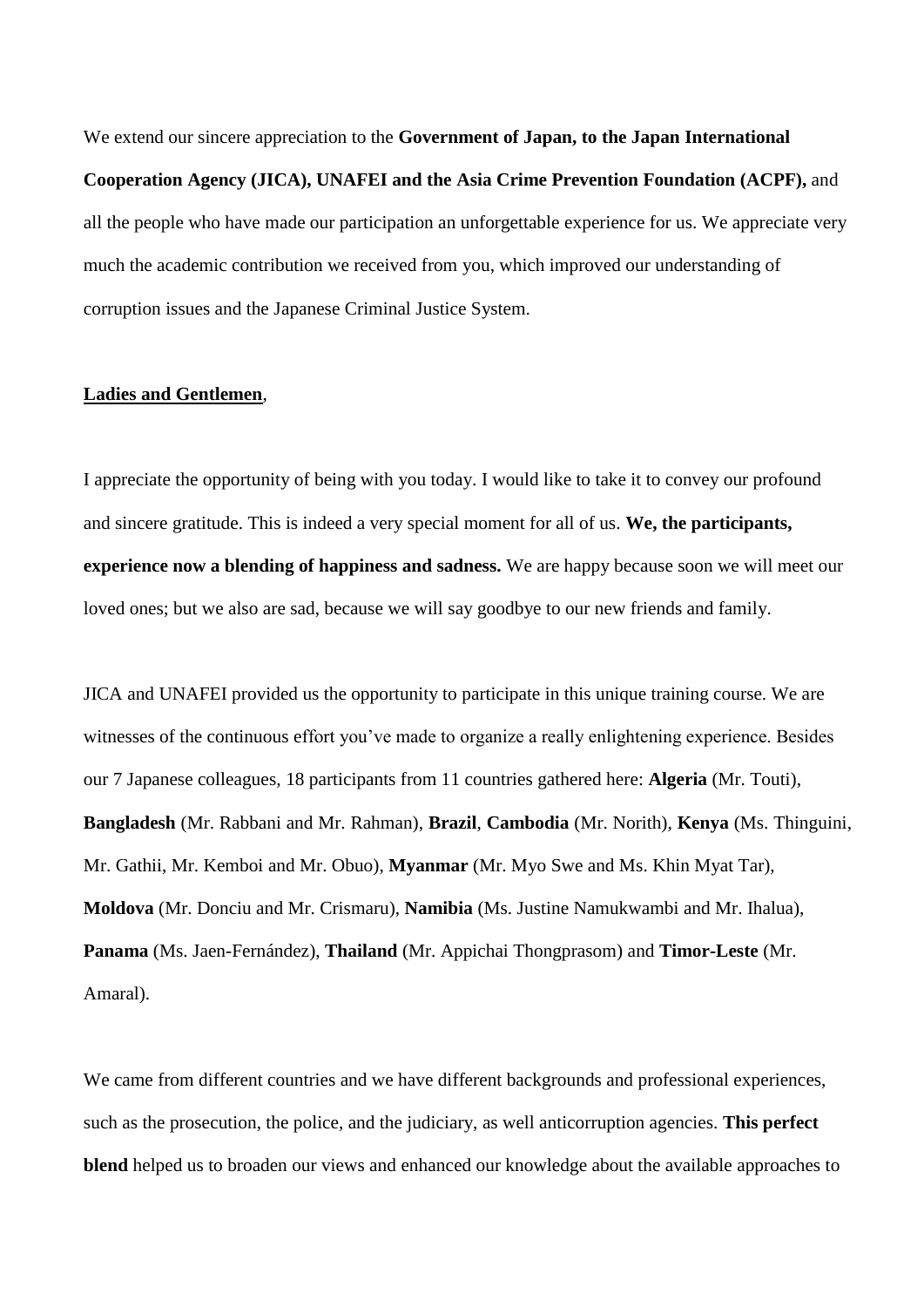tackle corruption issues.

The participants came from different places, **but I am sure that, by speaking my heart today, I express the profound appreciation of them all.** Japanese kindness, discipline and dedication will be with us in the Americas, in Africa and in the other Asian countries which are represented here, because you, JICA and UNAFEI faculty and staff members, showed us what to do to the betterment of our criminal justice systems, in a warm and friendlymanner.

## **Ladies and Gentlemen**,

Dear Mr. Mr. Hisanao NODA, Deputy Director General of JICA Tokyo, we want to thank you and JICA staff members for all the support and attention dedicated to us. **We appreciate especially Ms. HISA KEIKO's commitment to the achievement of the objectives of this training course.** Her presence and skills were essential to the success of this programme.

In the same way, we thank UNAFEI for promoting the training course on a subject so important nowadays: how to prevent and fight corruption. We know you have made an enormous effort in planning and to complete this training programme. **But you provided us more than learning.** You provided us a warm atmosphere, especially with the loving way you welcomed us in front of this building, always waving both hands, every time we left for a study trip or a ceremony outside these premises. You were also there when we came back, once again, welcoming us whatever the time or the weather. This would not be possible without a totally devoted and committed team.

**Ms. AKANE, your work as the Director of UNAFEI sustained and favored the outstanding result of this training course**. We saw your humbleness and spirit of leadership. Your wisdom and hard work made this 16th UNCAC Training Programme a great success.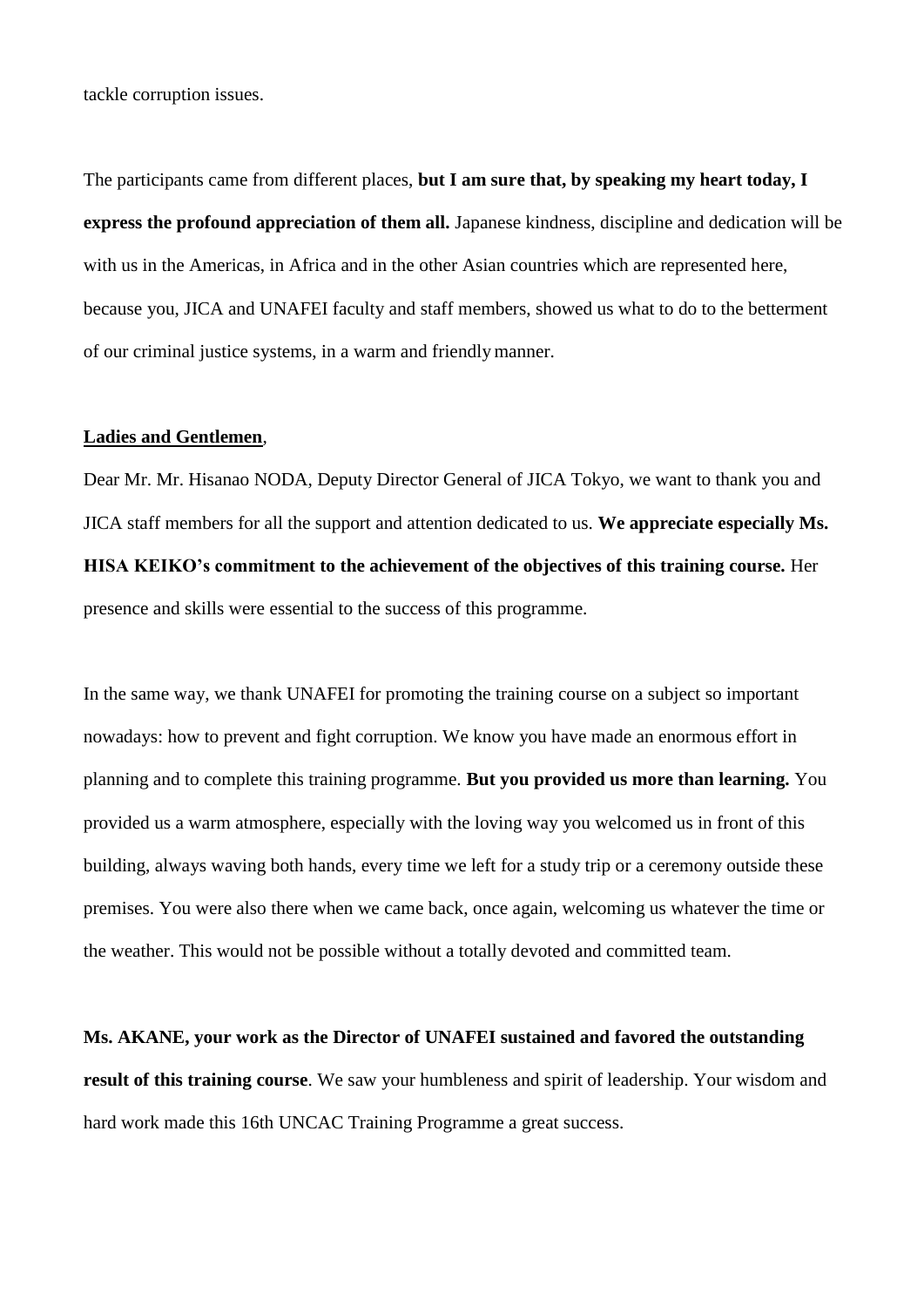In the same way, we thank the Deputy Director**, Mr. KIYONO**, who also dedicated himself to the programme, and joined us in the conference hall, **enriching the sessions many times with useful information.** Moreover, Mr. KIYONO delivered a really interesting lecture in October 24th, which helped us to understand in detail the Japanese Criminal Justice.

We offer our very special thanks to **Professor MORIYA**, our Programming Officer. You provided all the information we needed to understand the UNCAC's requirements and its purpose. You also played a great role to make our study successful. Your commitment inspired us all. We will miss your good mood, fairness and, of course, your expected announcements, which always provided us useful information about our studies and leisure activities.

**Dear Professors HIROSE-san, IWASHITA-san, MIO-san, NAGAI-san, OYAIZU-san, TASHIRO-san, TSUNODA-san, and YOSHIMURA-san, and Linguistic Adviser Mr. THOMAS SCHMID**, we also thank you for your devotion to work. Your supervision and counseling in our individual presentations and in the group work sessions were fundamental to the improvement of our understanding. Your lectures and teachings were interesting and helpful. Furthermore, you were always present with us, not only during the training, but sometimes during the joyful Karaoke parties at lounge B.

Thank you **Mr. ANDO, Mr. SUGIYAMA, Mr. TADA, Ms. HICHIGURO, Mr. TOYODA, Mr. FUKUTA, Ms. SUZUKI, Ms. NISHI, Mr. HAYASAKA, Mr. FURUHASHI, Ms. YAMADA, Mr. HONDA and Ms. IWAKATA**, UNAFEI staff. You provided us a friendly environment to perform our studies.

**Thank you to our tireless and qualified interpreter**s, YAMAGA-san and others, for their immense support and cooperation. Without you this international course would not be possible.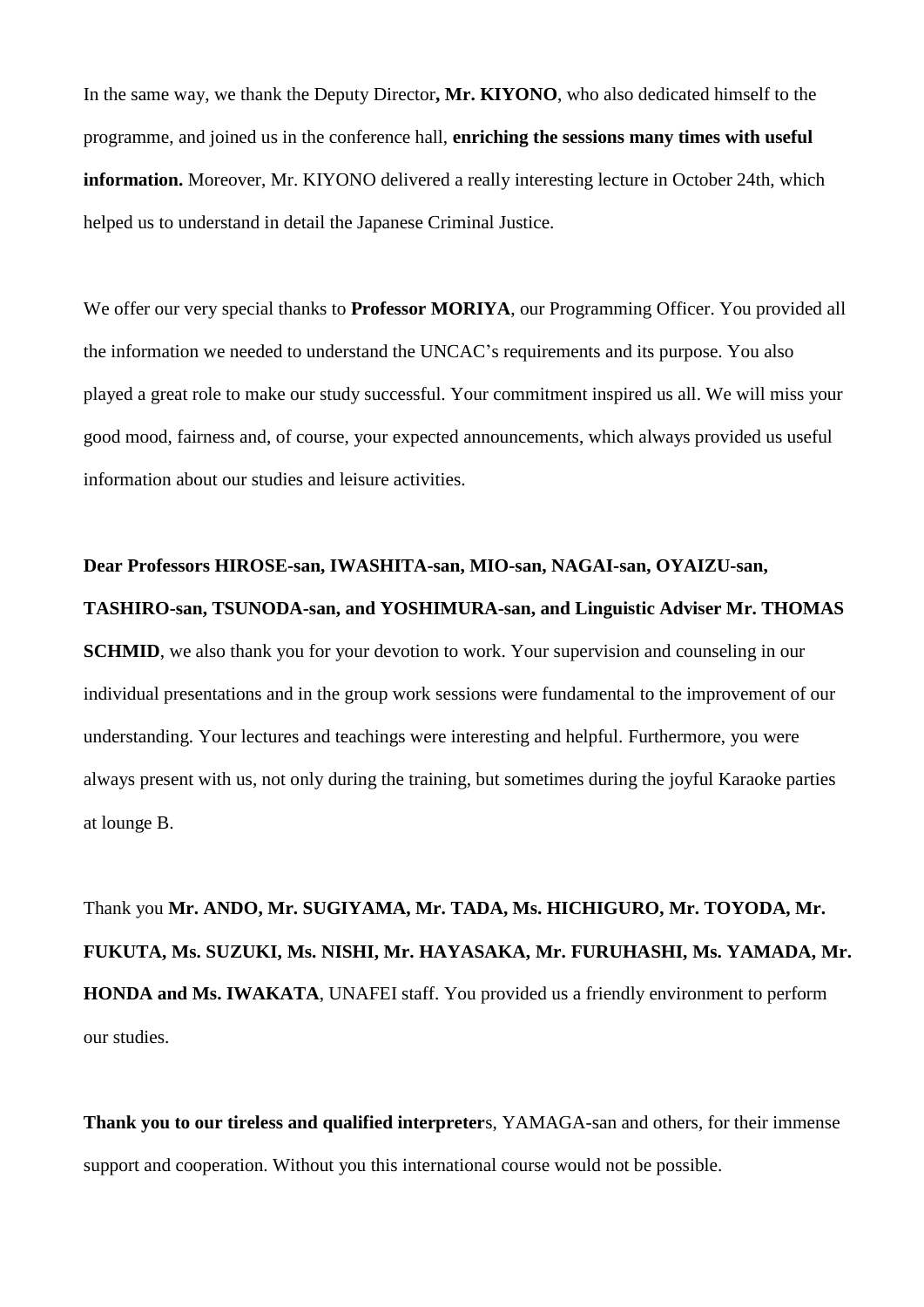Mentioning the name of SAKAI-san, we say thank you also to the **entire cafeteria staff**. We were pleased to receive their service in a very kind and healthy environment. We had delicious meals, prepared with care.

Likewise, we thank **the Rotary Club of Tokyo/Fuchu branch** for receiving us at the Tokyo Horse Race Course as special guests.

**Our sincere thanks also go to the ACPF**, which supported many activities that we participated in, as well as the unforgettable dinner at the **Meiji Kinenkan**. We really feel indebted to the ACPF members for their generosity, hospitality and continuous assistance.

## **Ladies and Gentlemen, Brothers and Sisters,**

During this training programme, we had individual presentations that showed us the situation of the fight against corruption in **12 countries**. Based on this previous knowledge, we had the group sessions in which themes related to corruption were discussed and analysed thoroughly, with the purpose of developing good practices and methods that can enhance the fight against corruption in our nations. Likewise, **we had lectures by UNAFEI professors and visiting experts** that helped us to know the Japanese Criminal Justice System and learn about anti-corruption initiatives overseas, especially in Malaysia, the United Kingdom and in the Hong Kong SAR.

As a part of the same training programme, **we visited the Supreme Court, the Tokyo Regional Taxation Bureau, the Tokyo District Court, Yokohama Customs, the Hiroshima Public Prosecutor's Office, the Harima Rehabilitation Program Center and the Kyoto Police Headquarters.**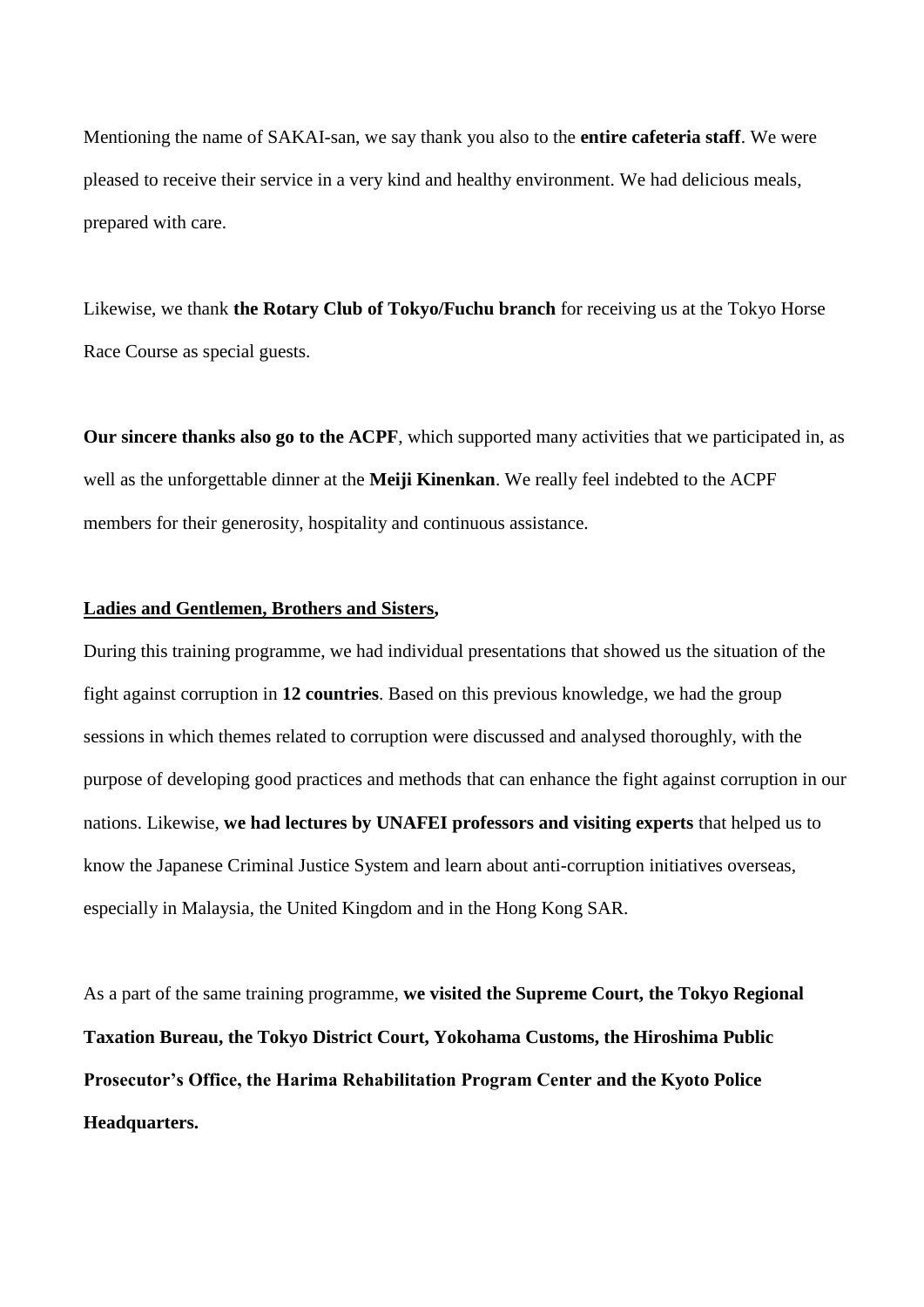**We were especially touched** by the visit to the city where **one of the greatest tragedies of humankind** took place. The **Hiroshima Peace Center** shows the resilience, the national effort, the determination, the discipline, unity and strength of the Japanese people. From the destruction caused by WWII to the current position as a developed nation, you succeeded. By abandoning any eagerness for revenge, you have strived for the betterment of your nation by discipline, love, respect and solidarity. Most importantly, the city of Hiroshima engaged in a crusade to make sure that the rest of the world does not face such atrocity again. Thank you for that.

#### **Distinguished Ladies and Gentlemen,**

As a Brazilian citizen, I also must show my respect and gratitude to all the Japanese migrants who left these islands in the beginning of the 20th century on board the KASATO MARU, bound for the harbour of Santos, Brazil. This nation, the "*Land of the Rising Sun*", helped to bring more progress to my country. Now Japan supports us again, by providing specialized training for officials from my country and from all over the world. **Nihon, your wisdom and teachings, like sun rays, brighten the world.**

## **Madams and Sirs,**

I also would like to express our special appreciation and esteem to the seven Japanese participants: **INUKAI-san, ITO-san, KOYAMA-san, NAKABAYASHI-san, SAKAI-san, SATO-san and YAMADA-san.** You, my friends, are examples of commitment and fellowship. **More than colleagues, you were brothers and sisters to us**. Every day you were by our sides, seeking to do the best you could to help us in our daily lives at UNAFEI or outside it. You always tried to make it easier for us living in Japan, not only by answering our questions and explaining your country's habits, culture and language, but also when we needed to go somewhere. You were our guides to magnificent places like HAKONE, KAMAKURA and the IMPERIAL PALACE. You always showed concern for our welfare, which goes beyond your position as participants, and in the spirit of the Japanese people,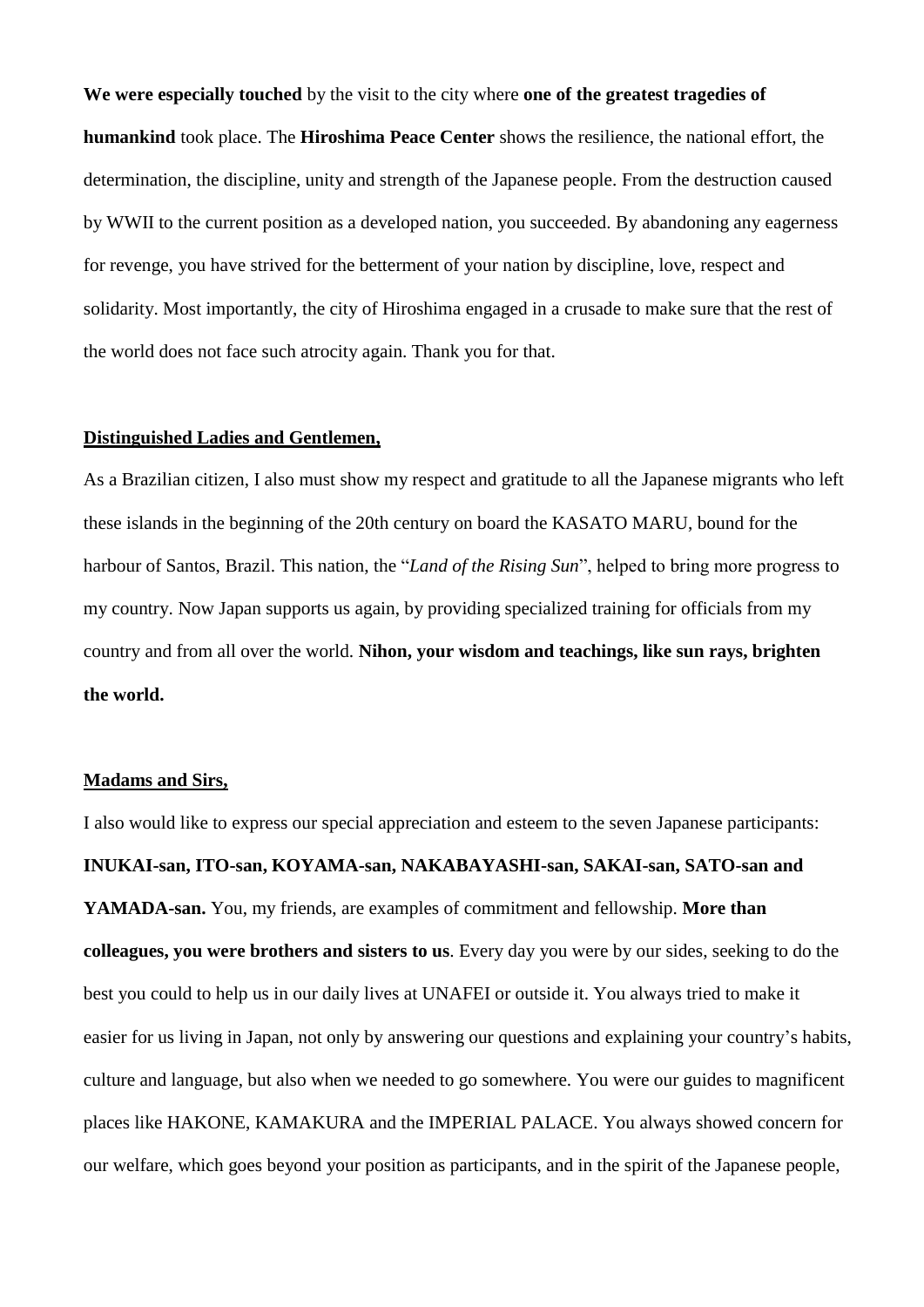you showed your disposition to help others; you showed us the real meaning of the word "friend". **We will never forget this, and we will miss you all, always looking forward to meeting you again.**

Before coming to Japan, I was used to the Japanese pop culture we frequently see in the movies; to the Japanese food with all its delicacies; and to the rich and amazing Japanese history, from the old days of the Samurai to this Heisei Era. **But, fortunately for us, the best part of Japan was yet to come**. And it came when we met you, our Japanese friends. Now I know for sure that the best feature of this nation is not its breathtaking landscapes or its marvelous temples and shrines, or its amazing technology. **The best part of Japan is the Japanese people**. You! Thank you for that.

#### **Madams and Sirs**,

Forgive my long speech, but it is not a mere formality. We really feel that whatever words of gratitude we use, they will not be enough to reveal **the appreciation we would like to convey**.

As the North-American writer **Melody BEATTIE** once said and I quote:

 "*Gratitude unlocks the fullness of life. It turns what we have into enough, and more. It turns denial into acceptance, chaos to order, confusion to clarity. It can turn a meal into a feast, a house into a home, a stranger into a friend. . . . Gratitude makes sense of our past, brings peace for today, and creates a vision for tomorrow.*"

## **Dear colleagues**,

We will miss these days in Japan. **May God bless this wonderful country.** I hope for all of us that we are able to go forth and make a difference in our countries. I hope that each of us is able to contribute in a way that is helpful to the fight against corruption; **and ultimately I am confident that we will all persevere and succeed because we have been given the tools and the skills to do so**.